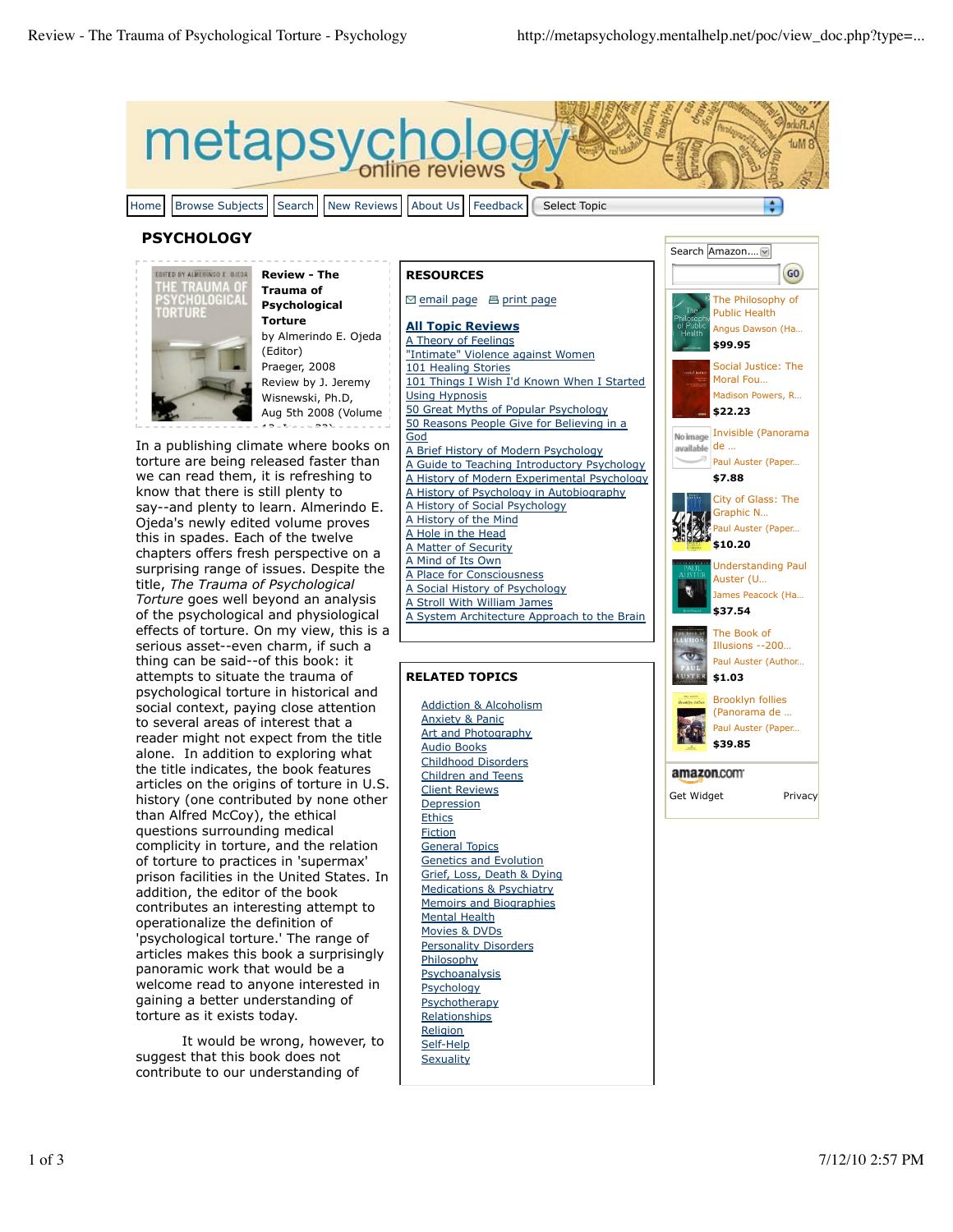issues--sometimes technical- surrounding trauma in particular. There is all ready a powerful body of literature that has emerged from

Wellness and Complementary Medicine

persons working directly with torture survivors. (See, for example, *At the Side of Torture Survivors,* edited by Sepp Graessner, Norbert Gurris, and Christian Pross, Johns Hopkins Press, 2001). This literature focuses primarily on pragmatic issues surrounding the treatment of those torture survivors who have strength enough to seek help from mental health professionals. On this subject, *The Trauma of Psychological Torture* has little to say (though Stuart Grassian's "Neuropsychiatric Effects of Solitary Confinement" is a powerful look at how torture can make therapeutic communication--indeed, *any* communication--paralysis-inducing for the victim). On the other hand, the contributions focusing on the affects of psychological torture on the brain provide a range of useful information that provides real empirical meat to psychiatric bone. (For a text that attempts to treat both the psychiatry and the neurobiology of torture, see *The Mental Health Consequences of Torture,* edited by Ellen Gerrity, Terence M. Keane, and Farris Tuma, Kluwer Academic/Plenum Publishers, 2001.) Three essays of twelve concentrate explicitly on this dimension of the trauma of psychological torture.

One essay in particular that deserves special attention is Uwe Jacobs' "Documenting the Neurobiology of Psychological Torture: Conceptual and Nueropsychological Observations." In one respect, this essay instantiates the merits of the book as a whole. Rather than limiting himself to documenting the physical affects of torture and PTSD, Jacobs works to dismantle the very distinction between physical and psychological torture. Given the brute physical effects of so-called 'psychological' torture, Jacobs argues, it is misleading to suggest that 'psychological torture' is fundamentally distinct from physical torture. At the end of the day, all torture is physical, and it all has long-term (and disastrous) consequences for those who have been its victim. To mark a distinction based on ease and method of diagnosis (which is what the physical/psychological distinction comes to, in Jacobs' view), is to perpetuate a false dichotomy that has caused a great deal of harm. As Jacobs argues, "the notion of psychological torture is itself artificial, and…it is of interest mainly to those who hope to conceal and deny the practice of torture" (163). This is a powerful indictment, grounded in solid empirical work, and one that is first and foremost about the ethics of our very *conceptualization* of torture.

This multi-disciplinary and innovative approach to the question of psychological torture, I hope obviously, is not limited to Jacobs' essay. While this is certainly one of the better articles in the volume, the volume is uniformly good. Indeed, it ranks among some of the better collections on torture. Unlike Karen Greenberg's impressive *The Torture Debate in America* (Cambridge University Press*,* 2006) which focuses largely on legal issues surrounding torture, and Sanford Levinson's equally impressive *Torture* (Oxford University Press, 2004), which offers on array of jurisprudential, philosophical, and historical articles, *The Trauma of Psychological Torture* offers a helpful view of issues involving the responsibility of the medical profession, the neurobiological effects of torture, and the historical emergence of so-called 'psychological torture'--but it also provides us with an ethical demand--namely, that we think carefully about our current practices, as well as the categories we use to describe them.

© 2008 J. Jeremy Wisnewski

J. Jeremy Wisnewski, PhD, Department of Philosophy, Hartwick College, Oneonta, NY, USA.

#### to ty Google,

#### **Psychology Programs** Earn Your Degree in Psychology at UOPX. Get Info! Phoenix.edu

# **Online**

#### **Psychology Degrees**

Study Online And Earn A Degree in Psychology. Request Free Info! EarnMyDegree.com

## **Writing a Book?**

Publish With The Experts- Trusted By Over 40,000 Authors. Free Guide! www.AuthorHouse.com



# Metapsychology Online Reviews



Promote your Page too

Welcome to MHN's unique book review site *Metapsychology*. We feature over 5500 in-depth reviews of a wide range of books and DVDs written by our reviewers from many backgrounds and perspectives. We update our front page weekly and add